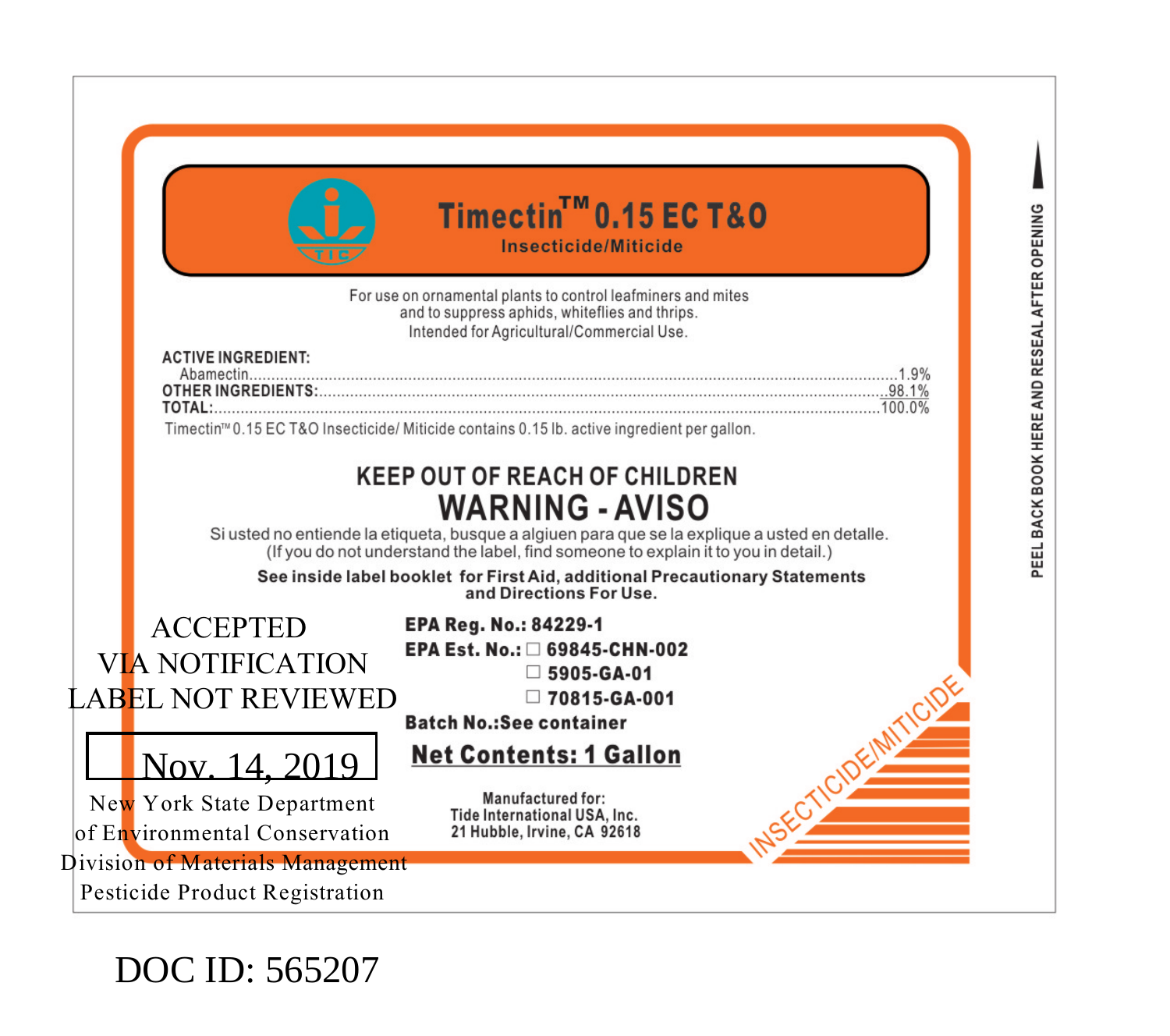| <b>FIRST AID</b>                                                                                                                                                                                                                                                                                                                                                                                                                                                                                                                                                                                                                                                                                                                                                                                                                                                                                                                                                                                                                                                                                 |                                                                                                                                                                                                                                                                                         |  |  |  |
|--------------------------------------------------------------------------------------------------------------------------------------------------------------------------------------------------------------------------------------------------------------------------------------------------------------------------------------------------------------------------------------------------------------------------------------------------------------------------------------------------------------------------------------------------------------------------------------------------------------------------------------------------------------------------------------------------------------------------------------------------------------------------------------------------------------------------------------------------------------------------------------------------------------------------------------------------------------------------------------------------------------------------------------------------------------------------------------------------|-----------------------------------------------------------------------------------------------------------------------------------------------------------------------------------------------------------------------------------------------------------------------------------------|--|--|--|
| If in eyes:                                                                                                                                                                                                                                                                                                                                                                                                                                                                                                                                                                                                                                                                                                                                                                                                                                                                                                                                                                                                                                                                                      | Hold eye open and rinse slowly and gently with water for 15-20 minutes.<br>٠<br>Remove contact lenses, if present, after the first 5 minutes, then continue rinsing eye.<br>Call a poison control center or doctor for treatment advice.                                                |  |  |  |
| If swallowed:                                                                                                                                                                                                                                                                                                                                                                                                                                                                                                                                                                                                                                                                                                                                                                                                                                                                                                                                                                                                                                                                                    | Call a poison control center or doctor immediately for treatment advice.<br>٠<br>Have person sip a glass of water if able to swallow.<br>Do not induce vomiting unless told to do so by the poison control center or doctor.<br>Do not give anything by mouth to an unconscious person. |  |  |  |
| If on skin or<br>clothing:                                                                                                                                                                                                                                                                                                                                                                                                                                                                                                                                                                                                                                                                                                                                                                                                                                                                                                                                                                                                                                                                       | Take off contaminated clothing.<br>٠<br>Rinse skin immediately with plenty of water for 15-20 minutes.<br>Call a poison control center or doctor for treatment advice.                                                                                                                  |  |  |  |
| If inhaled:                                                                                                                                                                                                                                                                                                                                                                                                                                                                                                                                                                                                                                                                                                                                                                                                                                                                                                                                                                                                                                                                                      | Move person to fresh air<br>٠<br>If person is not breathing, call 911 or an ambulance, then give artificial respiration, preferably<br>mouth-to mouth if possible.<br>Call a poison control center or doctor for further treatment advice.                                              |  |  |  |
| <b>HOTLINE NUMBER</b>                                                                                                                                                                                                                                                                                                                                                                                                                                                                                                                                                                                                                                                                                                                                                                                                                                                                                                                                                                                                                                                                            |                                                                                                                                                                                                                                                                                         |  |  |  |
| Have the product container or label with you when calling a poison control center or doctor, or going for treatment.<br>You mav<br>also contact Chemtrec at 1-800-424-9300 for emergency medical treatment information.                                                                                                                                                                                                                                                                                                                                                                                                                                                                                                                                                                                                                                                                                                                                                                                                                                                                          |                                                                                                                                                                                                                                                                                         |  |  |  |
| <b>NOTE TO PHYSICIAN</b><br>Early signs of intoxication include dilation of pupils, muscular incoordination, and muscular tremors. Toxicity following<br>accidental ingestion of this product can be minimized by early administration of chemical adsorbents (e.g., activated charcoal).<br>If toxicity from exposure has progressed to cause severe vomiting, the extent of resultant fluid and electrolyte imbalance should<br>be gauged. Appropriate supportive parental fluid replacement therapy should be given, along with other required supportive<br>measures (such as maintenance of blood pressure levels and proper respiratory functionality) as indicated by clinical signs,<br>symptoms, and measurements.<br>In severe cases, observations should continue for at least several days until clinical condition is stable and normal. Since<br>abamectin is believed to enhance GABA activity in animals, it is probably wise to avoid drugs that enhance GABA activity<br>(barbiturates, benzodiazepines, valproic acid) in patients with potentially toxic abamectin exposure. |                                                                                                                                                                                                                                                                                         |  |  |  |

#### **PRECAUTIONARY STATEMENTS HAZARDS TO HUMANS AND DOMESTIC ANIMALS WARNING-AVISO**

Causes substantial but temporary eye injury. Do not get in eyes. Harmful if absorbed through skin or if swallowed. Avoid contact with skin or clothing. Wash thoroughly with soap and water after handling and before eating, drinking, chewing gum, or using tobacco. Remove and wash contaminated clothing before reuse.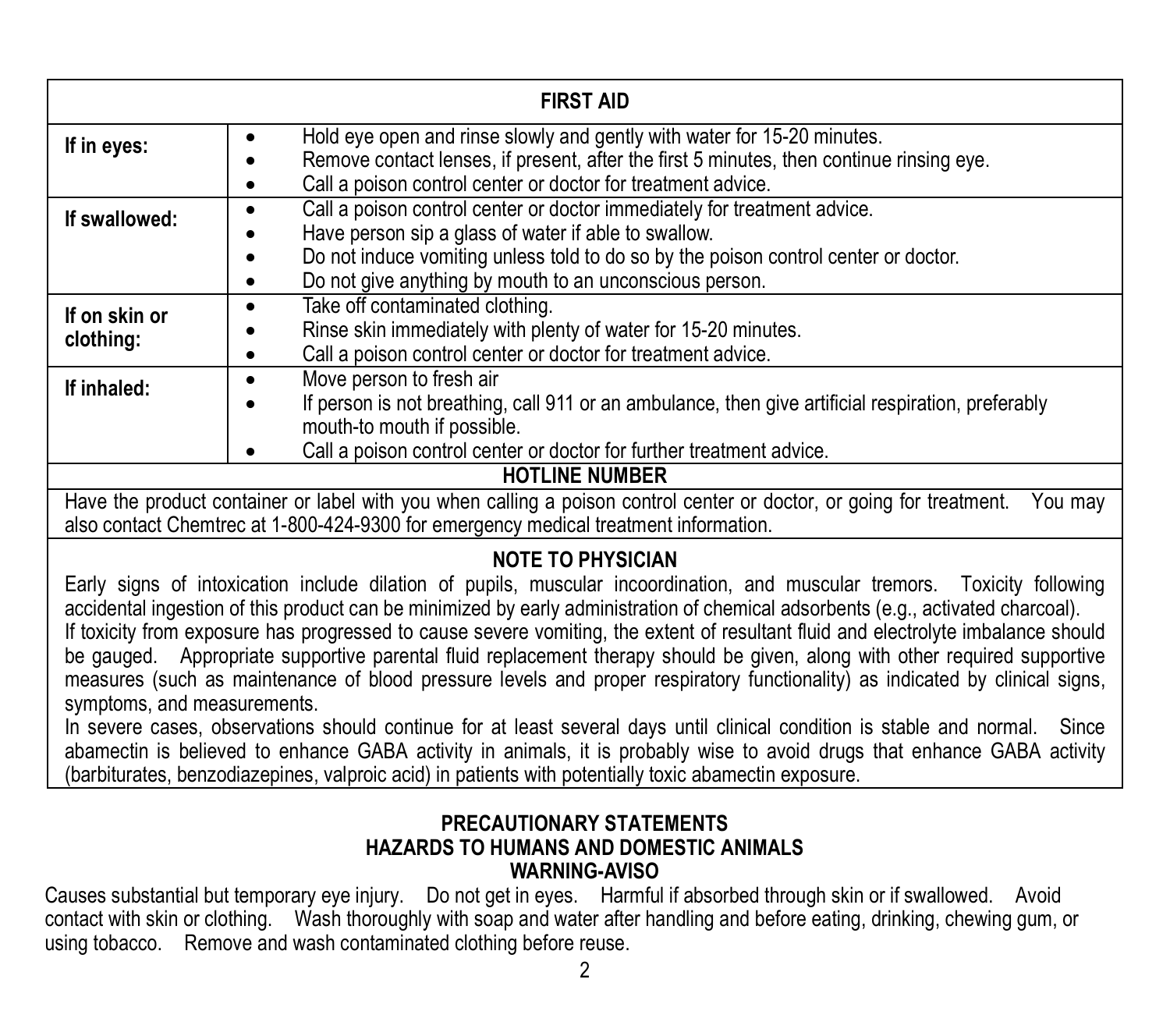#### **Personal Protective Equipment**

Some materials that are chemical-resistant to this product are listed below. If you want more options, follow the instructions for Category E on an EPA chemical resistance category selection chart.

#### **Applicators and other handlers must wear:**

- Long-sleeved shirt and long pants
- Socks and shoes
- Chemical-resistant gloves (such as barrier laminate, nitrite rubber, neoprene rubber, viton)
- Protective eyewear

Discard clothing and other absorbent materials that have been drenched or heavily contaminated with this product's concentrate. Do not reuse them. Follow manufacturer's instructions for cleaning/maintaining PPE. If no such instructions for washables exist, use detergent and hot water. Keep and wash PPE separately from other laundry.

#### **User Safety Recommendations**

Users should:

- Wash hands before eating, drinking, chewing gum, using tobacco, or using the toilet.
- Remove clothing immediately if pesticide gets inside. Then wash thoroughly and put on clean clothing.

#### **ENVIRONMENTAL HAZARDS**

This pesticide is toxic to fish and wildlife. Do not apply directly to water, to areas where surface water is present, or to intertidal areas below the mean high water mark. Do not apply when weather conditions favor drift from target areas. Do not contaminate water when disposing of equipment wash water or rinsate.

This product is highly toxic to bees exposed to direct treatment or residues on blooming crops or weeds. Do not apply this product or allow it to drift to blooming crops or weeds if bees are visiting the treatment area.

#### **PHYSICAL OR CHEMICAL HAZARDS**

Combustible: Do not use or store near heat or open flame.

#### **DIRECTIONS FOR USE**

It is a violation of Federal Law to use this product in a manner inconsistent with its labeling.

Do not apply this product in a way that will contact workers or other persons, either directly or through drift. Only protected handlers may be in the area during application. For any requirements specific to your State or Tribe, consult the agency responsible for pesticide regulation.

This product is **not** for outdoor residential use on lawns, turf, home gardens, ornamentals, flowers, shrubs or trees. This restriction applies to all uses listed on this label.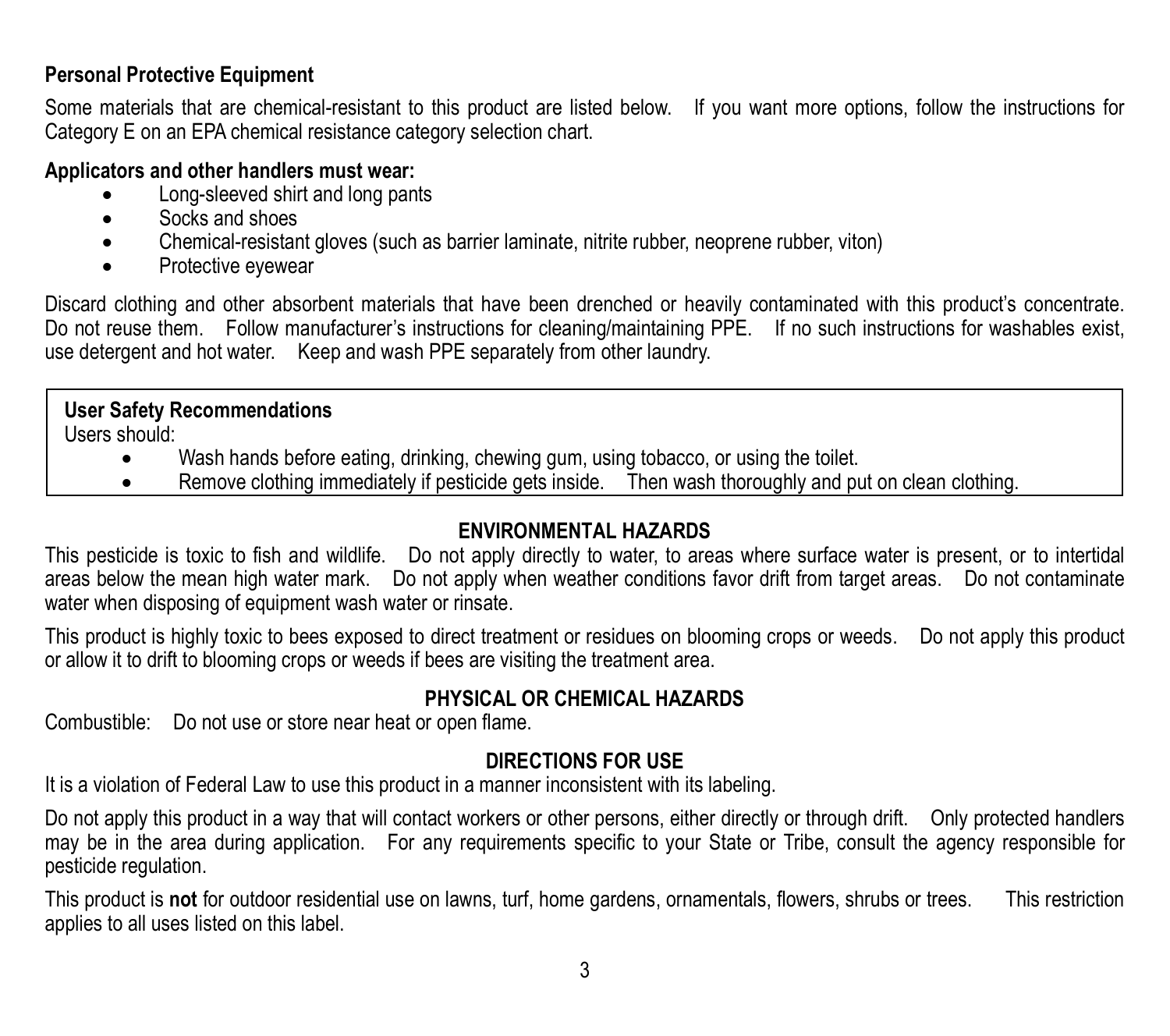#### **IMPORTANT – READ BEFORE USE**

Read the entire Directions for Use, Limited Warranty and Disclaimer before using this product.

If terms are not acceptable, return the unopened product container at once. By using this product, user or buyer accepts the following warranty disclaimer, inherent risks of use and limitation of remedies.

#### **AGRICULTURAL USE REQUIREMENTS**

Use this product only in accordance with its labeling and with the Worker Protection Standard 40 CFR Part 170. This standard contains requirements for the protection of agricultural workers on farms, forests, nurseries, and greenhouses, and handlers of agricultural pesticides. It contains requirements for training, decontamination, notification, and emergency assistance. It also contains specific instructions and exceptions pertaining to the statements on this label about personal protective equipment (PPE) and restricted-entry interval. The requirements in this box only apply to uses of this product that are covered by the Worker Protection Standard.

Do not enter or allow worker entry into treated areas during the restricted-entry interval (REI) of 12 hours.

PPE required for early entry to treated areas that is permitted under the Worker Protection Standard and that involves contact with anything that has been treated, such as plants, soil, or water is:

- Coveralls over short-sleeved shirt and short pants
- Chemical-resistant gloves EPA chemical-resistance category E (e.g., barrier laminate, nitrile rubber, neoprene rubber, viton)
- Chemical-resistant shoes and socks
- Protective eyewear

#### **NON-AGRICULTURAL USE REQUIREMENTS**

The requirements in this box apply to uses of this product that are NOT within the scope of the Worker Protection Standard for agricultural pesticides (40 CFR Part 170). The WPS applies when this product is used to produce agricultural plants on farms, forests, nurseries, or greenhouses.

**Do not reenter treated areas until sprays have dried.**

**FAILURE TO FOLLOW DIRECTIONS AND PRECAUTIONS ON THIS LABEL MAY RESULT IN CROP INJURY, POOR INSECT CONTROL, AND/OR ILLEGAL RESIDUES.**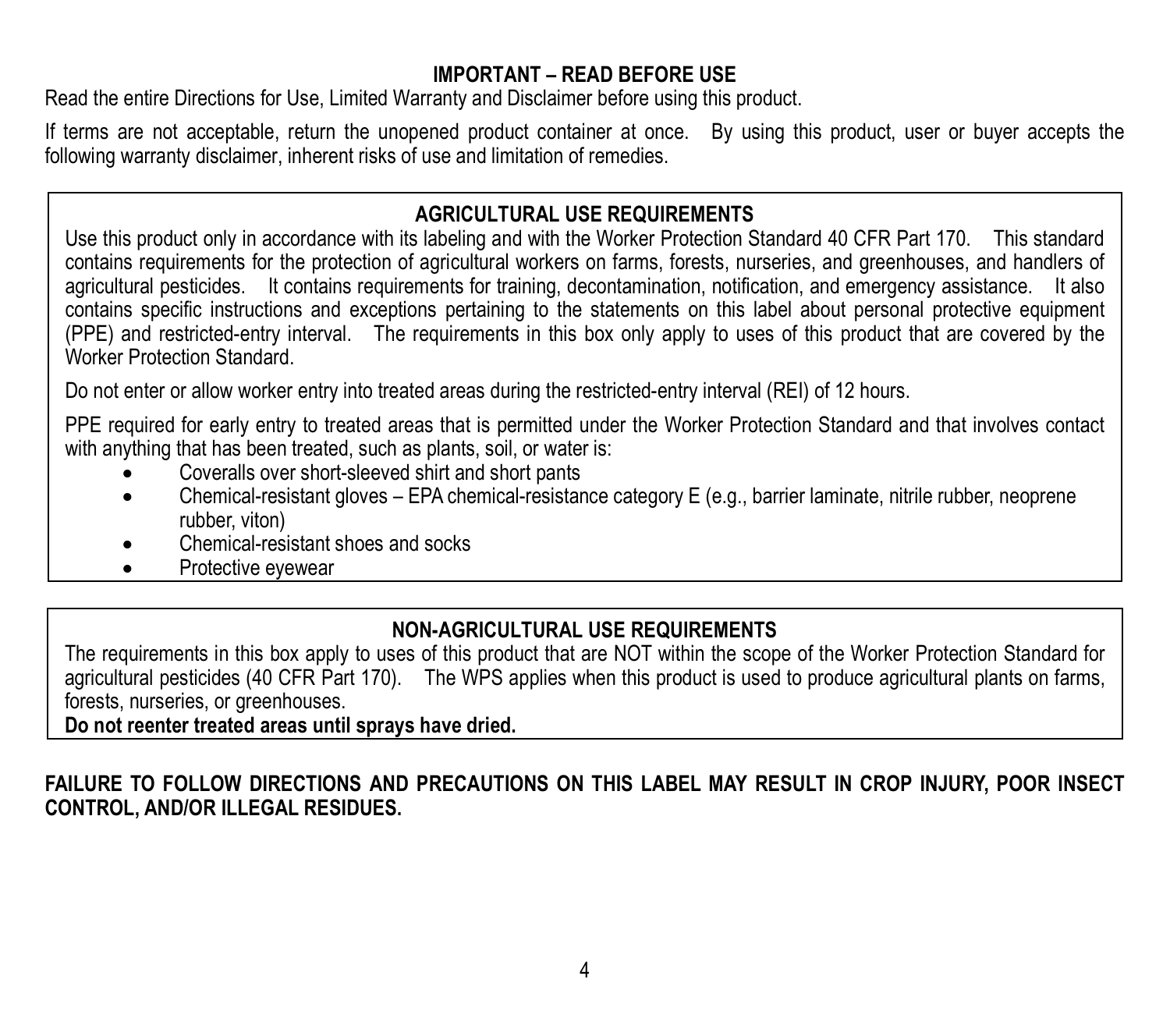Timectin 0.15 EC T&O Insecticide/Miticide is an EC formulation which is to be diluted with water prior to use. Timectin 0.15 EC T&O Insecticide/Miticide controls leafminers and mites and suppresses whiteflies, thrips and aphids on the ornamental species listed on this label.

#### **Resistance Management**

Timectin 0.15 EC T&O Insecticide/Miticide is an insecticide/miticide and some target pests may develop resistance to Timectin 0.15 EC T&O Insecticide/Miticide treatments. Use resistance management practices when using Timectin 0.15 EC T&O Insecticide/Miticide on plants that are hosts of labeled pests that have more than one generation per crop or year. Typical strategies include, but are not limited to, rotation to other insecticides with different modes of action, treatment of successive generations with different products, applications made at specified label rates and at specified spray intervals, and the use of non-chemical alternatives (for example, beneficial arthropods or rotation of susceptible to non-susceptible plants). Contact your State Cooperative Extension Service for additional information on these or other resistance management strategies.

To manage susceptibility in *Liriomyza* leafminer species, make up to three applications of Timectin 0.15 EC T&O Insecticide/Miticide and then rotate to Citation® Insecticide (which contains the active ingredient cyromazine) for no more than three applications before rotating back to Timectin 0.15 EC T&O Insecticide/Miticide or using another insecticide. Alternating between these two products which have different modes of action should be based on the generation of *Liriomyza* species to avoid applying Timectin 0.15 EC T&O Insecticide/Miticide to successive generations.

#### **Plant Tolerance**

Although Timectin 0.15 EC T&O Insecticide/Miticide has been tested for tolerance on a variety of ornamental plants, it is not possible to test Timectin 0.15 EC T&O Insecticide/Miticide under all application conditions, such as when Timectin 0.15 EC T&O Insecticide/Miticide is applied with combination products or with surfactants or adjuvants. Test a small area of plants for phytotoxicity to Timectin 0.15 EC T&O Insecticide/Miticide before making applications to large blocks of plants.

Phytotoxicity has been observed after the use of Timectin 0.15 EC T&O Insecticide/Miticide on certain species of ferns (e.g., *Adiantum* spp.) and Shasta Daisy (*L. eucanthemum* spp.). Tide International USA does not recommend the use of Timectin 0.15 EC T&O Insecticide/Miticide on ferns or Shasta Daisy.

#### **Restrictions**

- Do not use Timectin 0.15 EC T&O Insecticide/Miticide for suppression of aphids, whiteflies, and thrips on roses, chrysanthemums, and gerbera. These ornamentals are primary hosts of mites and *Liriomyza* leafminers and Timectin 0.15 EC T&O Insecticide/Miticide applications should target these insect pests. Additional applications of Timectin 0.15 EC T&O Insecticide/Miticide to suppress aphids, thrips, and whiteflies on these plants will increase the selection pressure on mites and *Liriomyza* leafminers which may result in greater tolerance of these pests to Timectin 0.15 EC T&O Insecticide/Miticide.
- Do not apply this product through any type of irrigation system.
- Do not apply by air.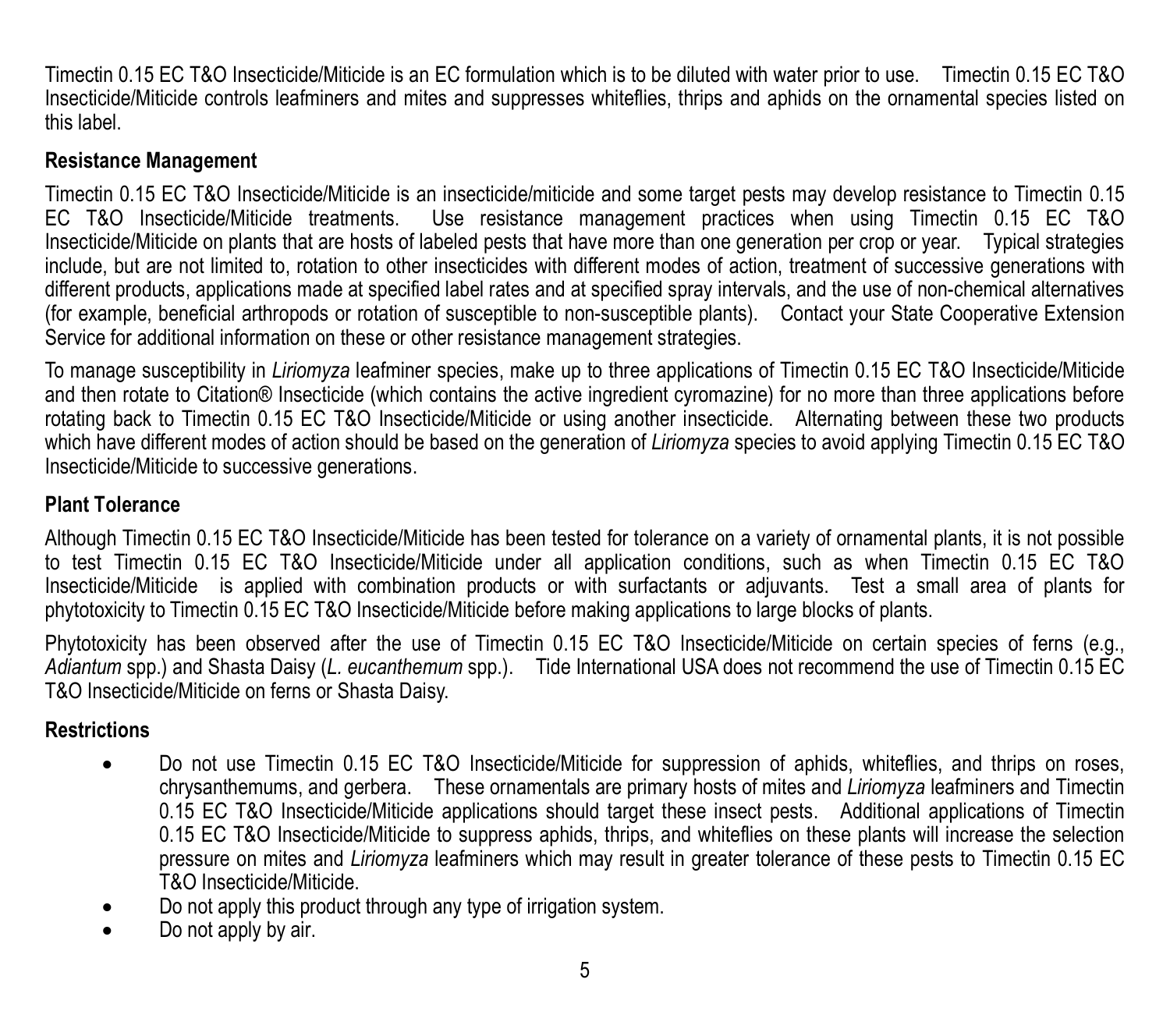- Do not use in citrus nurseries.
- Do not apply less than 8.0 fl. oz. or more than 16 fl. oz. per acre.

#### **ORNAMENTALS - CROP USE DIRECTIONS**

#### **TARGET CROPS**

Shadehouse, Greenhouse, Field-Grown Ornamentals, Foliage Plants, Christmas Trees, and other Woody Ornamentals

#### **APPLICATION DIRECTIONS**

Mix Timectin 0.15 EC T&O Insecticide/Miticide with a sufficient amount of water. Make applications as a foliar spray and ensure crops receive a thorough, uniform coverage.

**Horticultural Spray Oils:** For enhanced residual control of target pests on field-grown woody ornamentals, landscape plants, and Christmas trees, add a horticultural spray oil to the Timectin 0.15 EC T&O Insecticide/Miticide spray mix at 0.5 to 1.0% of the spray volume. To maintain control, make repeat applications as necessary at 7 days intervals. Some plants may be sensitive to these oils. Test a small area of plants for phytotoxicity to Timectin 0.15 EC T&O Insecticide/Miticide mixed with horticultural spray oil. Evaluate the plants after 2 weeks before applying Timectin 0.15 EC T&O Insecticide/Miticide mixed with oils on a large number of plants. In addition, plant damage from treatment with such mixtures may be increased if the temperatures are very cold or very warm. Read and follow directions on the spray oil label. Do not exceed the maximum rates listed on the label.

#### **Pests Controlled at 4 fl. oz. Timectin 0.15 EC T&O Insecticide/Miticide/100 gallons:**

Mites including European Red Mite, Twospotted Spider Mite, Carmine Spider Mite, Southern Red Mite, Spruce Spider Mite, Tarsonemid Mites (Cyclamen and Broad Mites), Eriophyid Mites (Rust and Bud Mites)

**Application Instructions:** Make applications of Timectin 0.15 EC T&O Insecticide/Miticide in 200 to 400 gallons of water per acre. For thorough coverage of plants, more than 400 gal. of water per acre may be required.

- Use at least 8 fl. oz. per acre if using less than 200 gals.
- Use no more than 16 fl. oz. per acre in 400 or more gals. of water (that is, add 2.5 fl. oz. Timectin 0.15 EC T&O Insecticide/Miticide per 100 gals. if total spray volume is 650 gals.).
- Apply when mites first appear. Make repeat applications as necessary to maintain control.
- For Tarsonemid mites, make repeat applications to newly developing tissue to maintain control.

#### **Pests Controlled at 8 fl. oz. Timectin 0.15 EC T&O Insecticide/Miticide/100 gallons:**

#### *Liriomyza* Leafminers, Boxwood Leafminer

**Application Instructions:** Make applications of Timectin 0.15 EC T&O Insecticide/Miticide in 100 to 200 gallons of water per acre. For thorough coverage of plants, more than 400 gal. of water per acre may be required.

• Use at least 8 fl. oz. per acre if using less than 100 gals.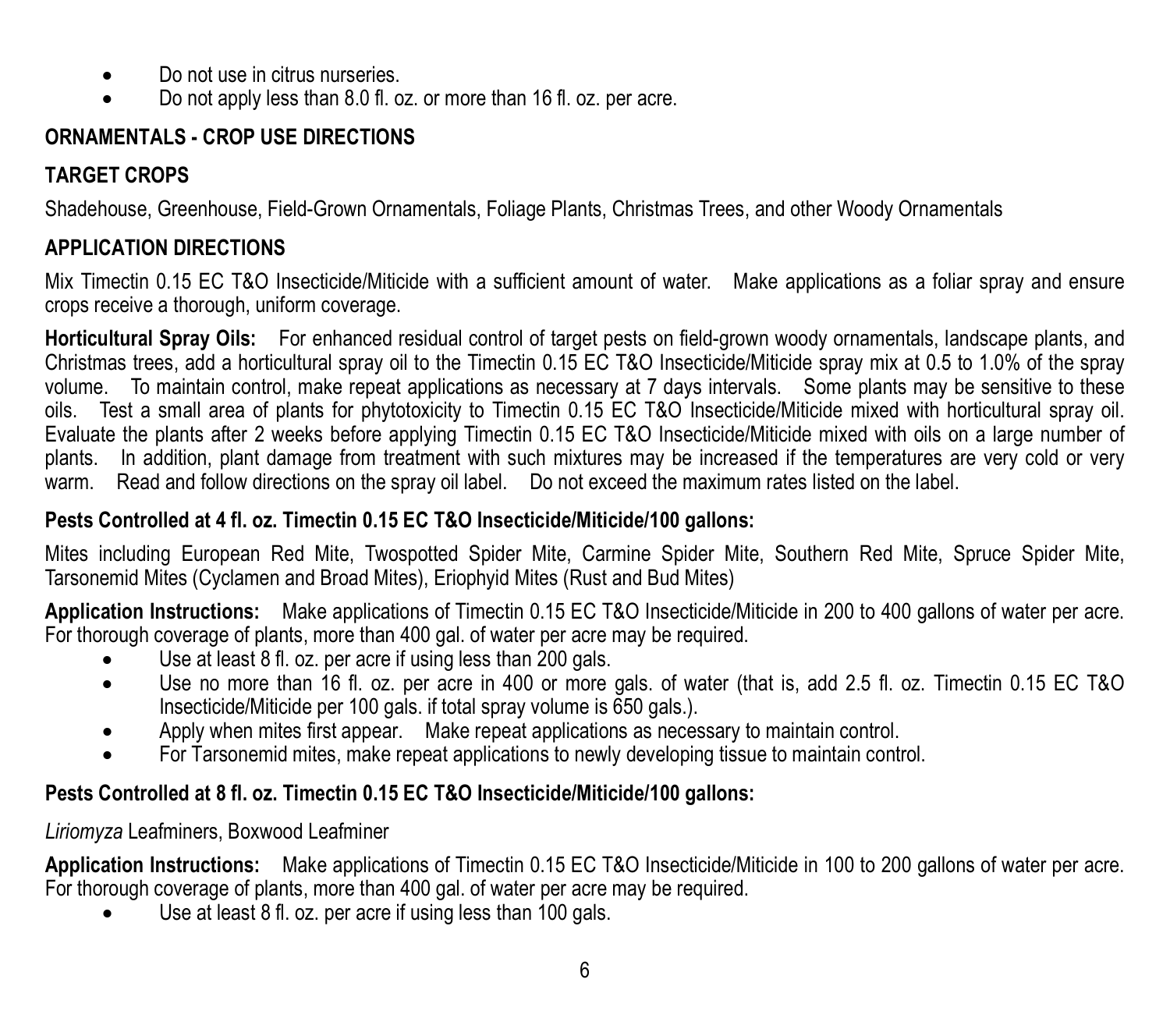- Use no more than 16 fl. oz. per acre in 200 or more gals. of water (that is, add 4 fl. oz. Timectin 0.15 EC T&O Insecticide/Miticide per 100 gals. if total spray volume is 400 gals.)
- For leafminers, apply as needed. Make repeat applications at 7-day intervals or as necessary to maintain control.<br>For control of mining lange (Poweed Ioptminers), apply Timotin 0.15 FC TRO Insecticide/Mitigide when adult
- For control of mining larvae (Boxwood leafminers), apply Timectin 0.15 EC T&O Insecticide/Miticide when adults are beginning to lay eggs in the new foliage

#### **Pests Suppressed at 8 fl. oz. Timectin 0.15 EC T&O Insecticide/Miticide/100 gallons:**

#### Aphids, Thrips, Whiteflies

**Application Instructions:** Make applications of Timectin 0.15 EC T&O Insecticide/Miticide in 200 to 400 gallons of water per acre. For thorough coverage of plants, more than 400 gals. of water per acre may be required.

- Use at least 8 fl. oz. per acre if using less than 200 gals.
- Use no more than 16 fl. oz. per acre in 400 or more gals. of water (that is, add 2.5 fl. oz. Timectin 0.15 EC T&O Insecticide/Miticide per 100 gals. if total spray volume is 650 gals.).
- Make applications of Timectin 0.15 EC T&O Insecticide/Miticide when young, immature stages of these pests are first observed.
- Make repeat applications every 7 days for 2 or 3 weeks. Then, alternate to another insecticide that has a different mode of action than Timectin 0.15 EC T&O Insecticide/Miticide. Read the **Resistance Management** section for additional information on insecticide rotation.
- Aphids, thrips, and whiteflies are killed by direct contact with the Timectin 0.15 EC T&O Insecticide/Miticide spray.

### **STORAGE AND DISPOSAL**

Do not contaminate water, food, or feed by storage or disposal. Open dumping is prohibited. Do not reuse empty container. **Pesticide Storage**

Store in a tightly closed container in a cool, dry place.

#### **Pesticide Disposal**

Wastes resulting from the use of this product may be disposed of on site or at an approved waste disposal facility. Pesticide spray mixture or rinsate that cannot be used should be disposed of in a landfill approved for pesticides. Improper disposal of excess pesticide spray mixture or rinsate is a violation of Federal Law. If these wastes cannot be disposed of by use according to label instructions, contact your State Pesticide or Environmental Control Agency or the Hazardous Waste representative at the nearest EPA Regional Office for guidance.

#### **Container Disposal**

Nonrefillable container. Do not reuse or refill this container. Offer for recycling if available. Triple rinse container (or equivalent) promptly after emptying. Triple rinse as follows: Empty the remaining contents into application equipment or a mix tank and drain for 10 seconds after the flow begins to drip. Fill the container  $\frac{1}{4}$  full with water and recap. Shake for 10 seconds. Pour rinsate into application equipment or a mix tank or store rinsate for later use or disposal. Drain for 10 seconds after the flow begins to drip. Repeat this procedure two more times.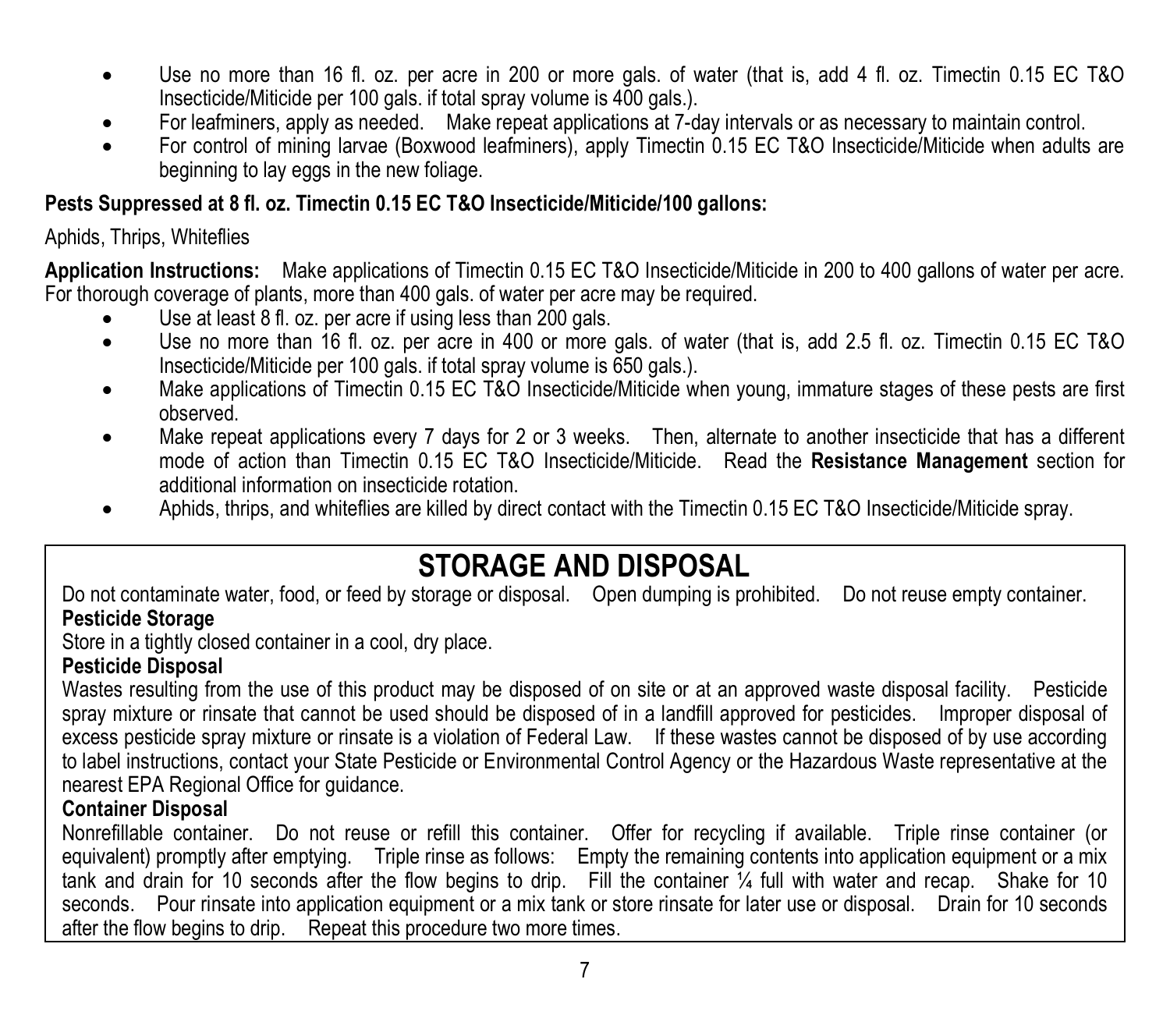#### **LIMITED WARRANTY AND DISCLAIMER**

Tide International USA warrants that this product conforms to the chemical description on the label and is reasonably fit for the purposes stated on the label when used in strict accordance with the directions, subject to the inherent risks set forth below.

Our directions for use of this product are based upon tests believed to be reliable. The use of this product being beyond control of the manufacturer, no guarantee, expressed or implied, is made as to the effects of such use or the results to be obtained if not used in accordance with printed directions and established safe practice. To the extent consistent with applicable law, buyer's exclusive remedy and manufacturer's or seller's exclusive liability for any and all claims, losses, damages or injuries resulting from the use or handling of this product, whether or not based in contract, negligence, strict liability in tort or otherwise shall be limited, at the manufacturer's option to replacement of, or the repayment of the purchase price for, the quantity of product with respect to which damages are claimed.

#### **Inherent Risks of Use**

It is impossible to eliminate all risks associated with use of this product. Crop injury, lack of performance, or other unintended consequences may result because of such factors as use of the product contrary to label instructions (including conditions noted on the label, such as unfavorable temperatures, soil conditions, etc.), abnormal conditions (such as excessive rainfall, drought, tornadoes, hurricanes), presence of other materials, the manner of application, or other factors, all of which are beyond the control of Tide International USA, Inc or the seller. All such risks shall be assumed by buyer.

#### **Terms and Conditions of Use**

If terms of the Limited Warranty & Disclaimer and Inherent Risks of Use are not acceptable, return unopened package at once to the seller for a full refund of purchase price paid. Otherwise, use by the buyer or any other user constitutes acceptance of the terms under Warranty Disclaimer and Inherent Risks of Use.

Citation® Insecticide is a trademark of a Syngenta Group Company Timectin™ is a trademark of Tide International USA, Inc.

Label Code No.: TI-INC842291 EPA 20190312 Date: 03/22/2019